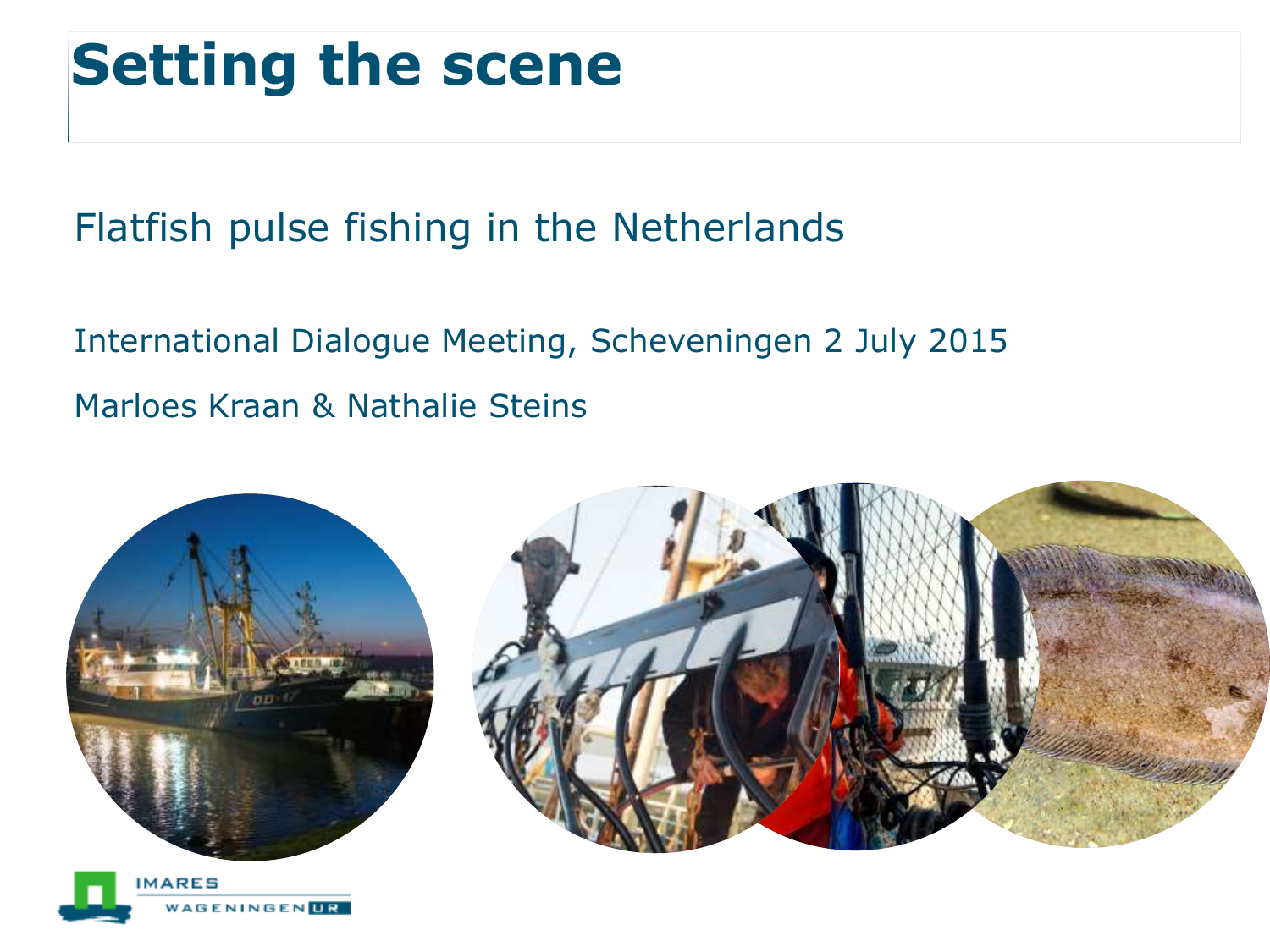# Pulse: a technological innovation with clear potential for flat fish fisheries

- Reduction of oil consumption
- Reduction of bottom impact
- Reduction of swept area
- Increased selectivity



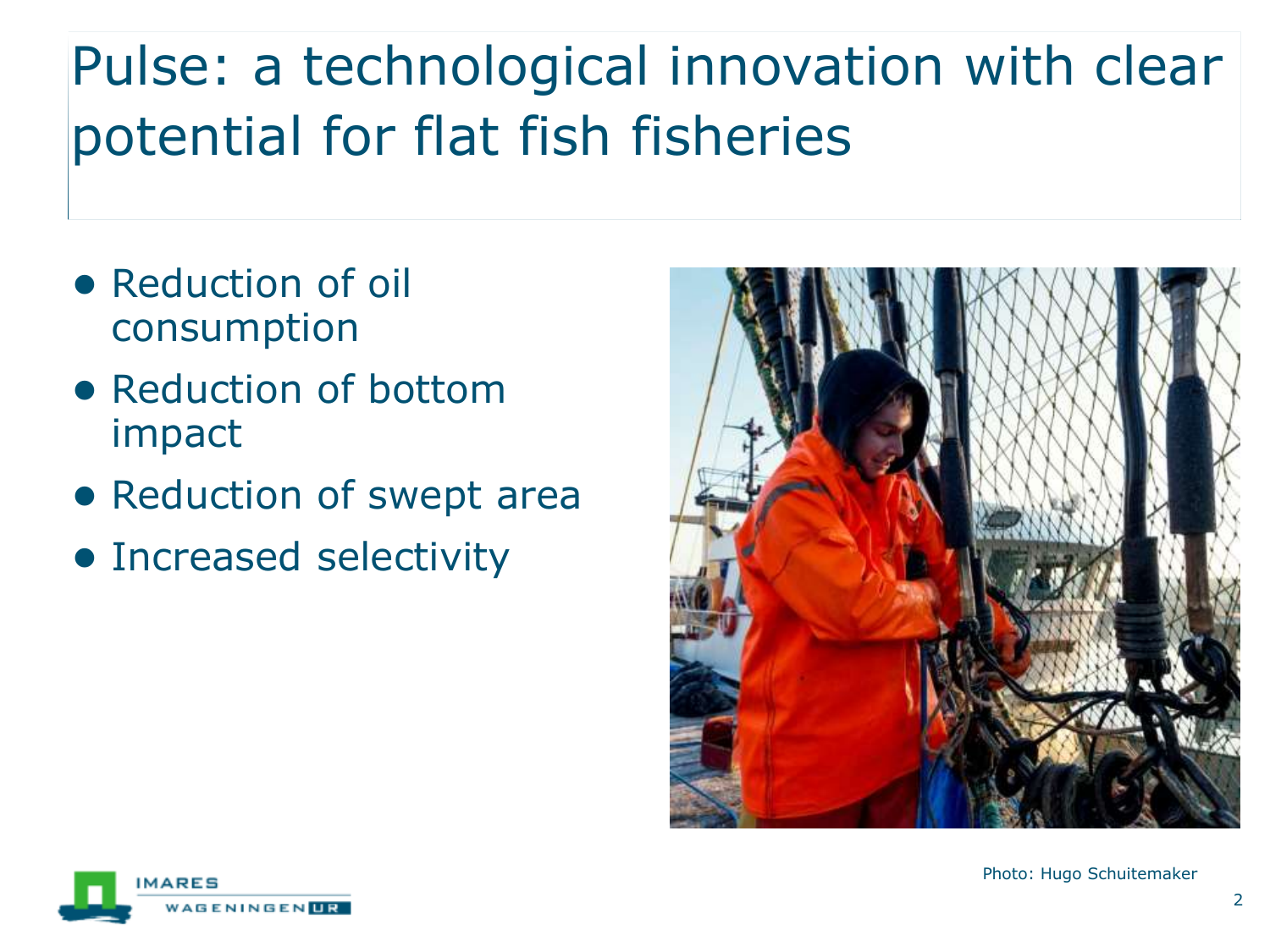### Pulse: an innovation... thus uncertainties

- **Impact pulse on fish & benthos**
- **Impact pulse on bottom**
- **New areas to be fished**
- **Increased efficiency**
- Competitive advantages

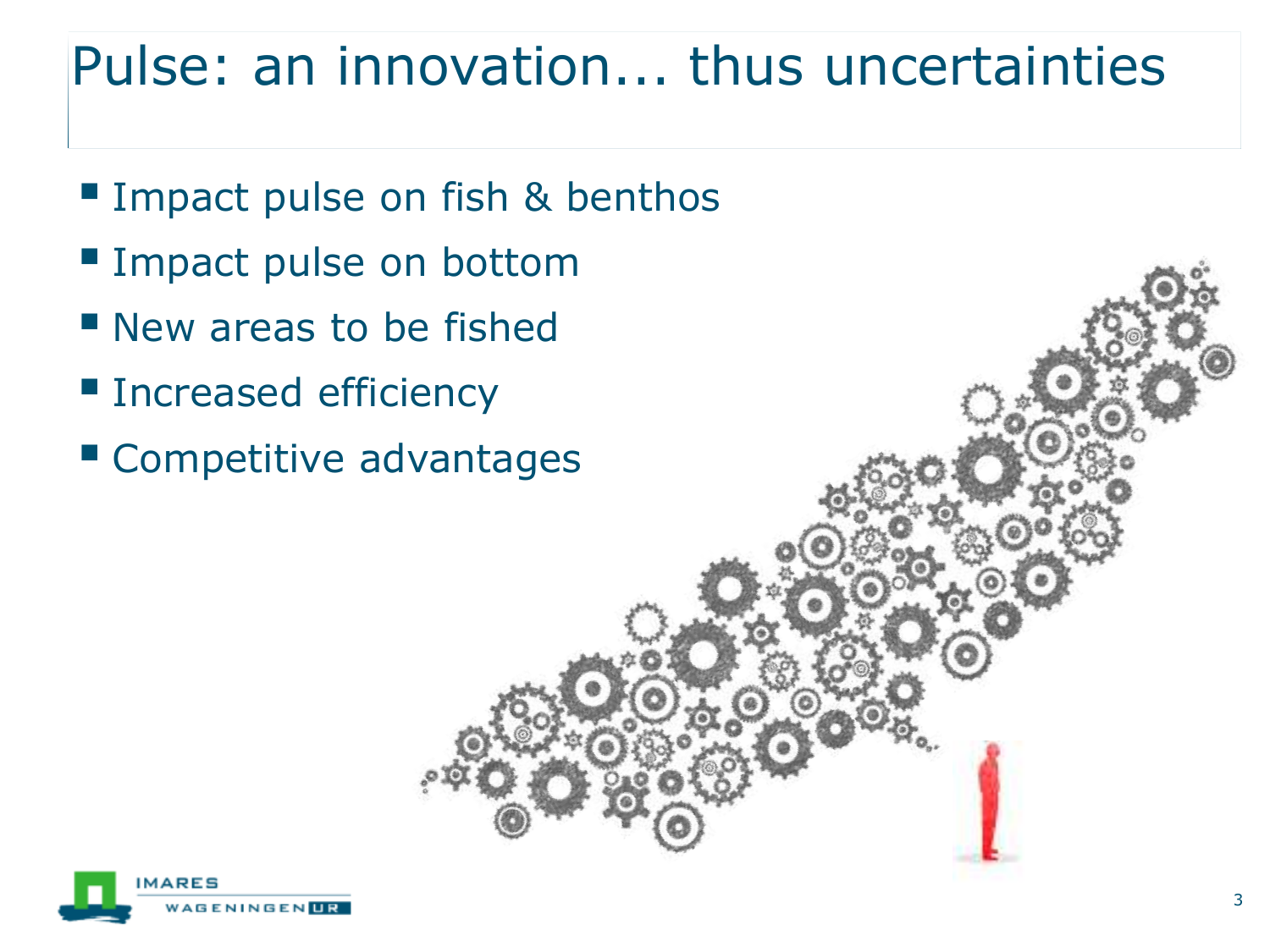#### Pulse: the process

**1970ies research tests with electric fishing** 

- 1988 ban EU (EC Reg. 850/98)
- **1992-2004 development of a pulse system by** Verburg-Holland Ltd.
- **2004-2006 tests on commercial vessel**
- **2006: start of ICES evaluation**

Haasnoot 2015

**2009: 5% derogation EU (EC Reg No 43/2009)** 

 $0729$ 

4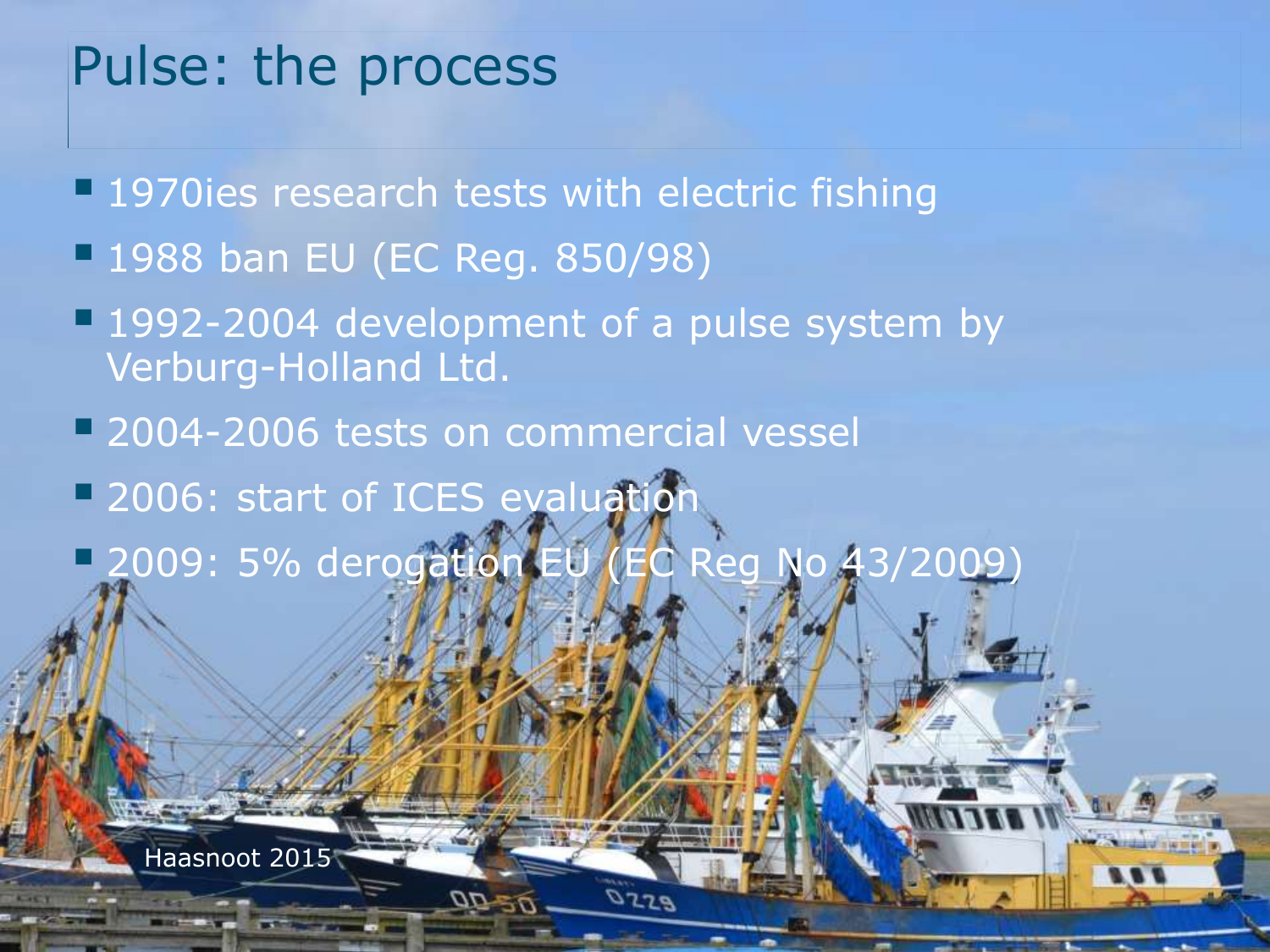#### Pulse: the process

Haasnoot 2015

**2007: industry withdraws** 

**2008: fishing with headwind report,** boost for innovation

 $0729$ 

5

- 2010: 5 vessels (study group)
- **2011-2014: drive for expansion**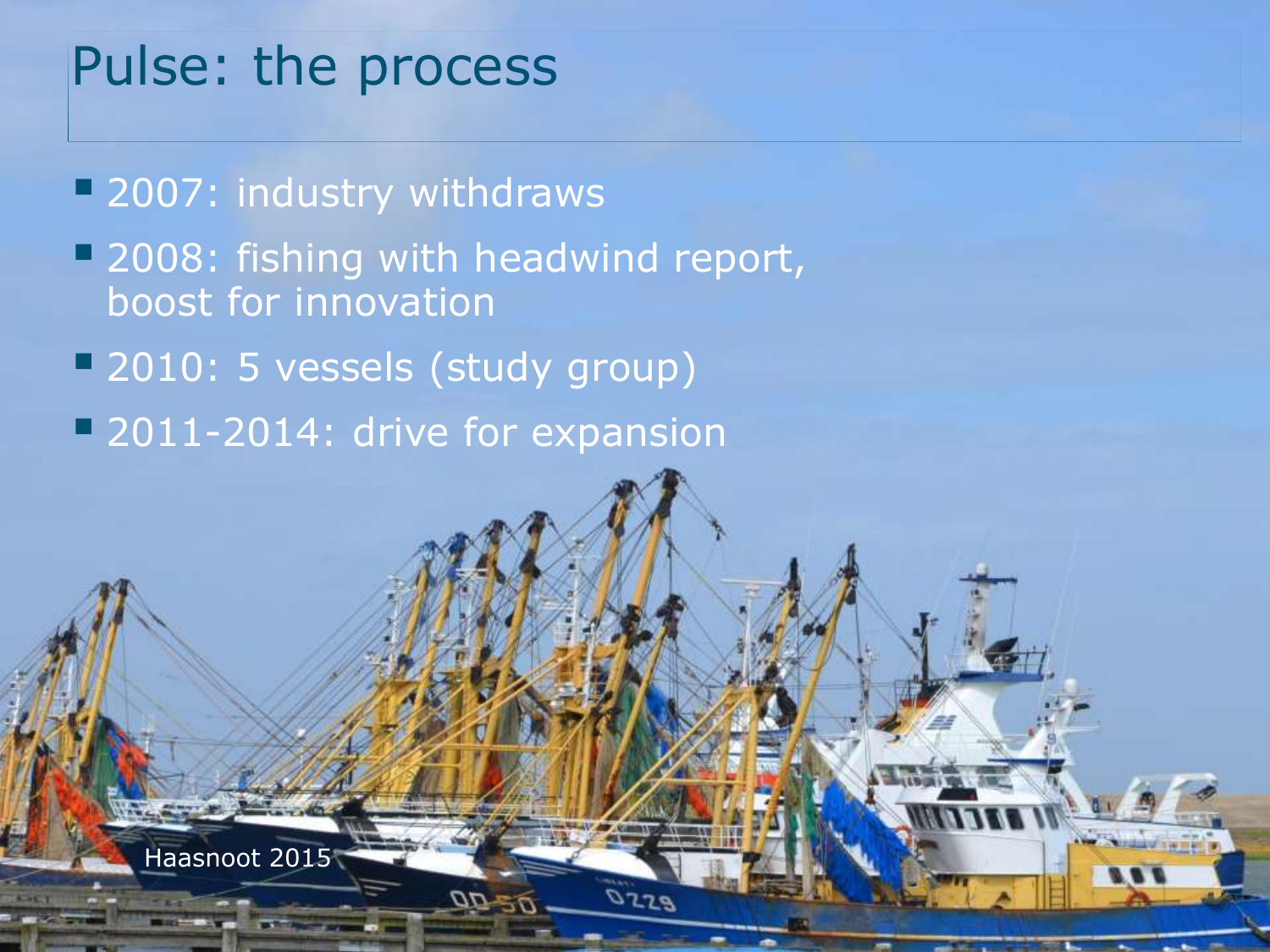## Lesson learned: technology is socially constructed



#### Strong technological push

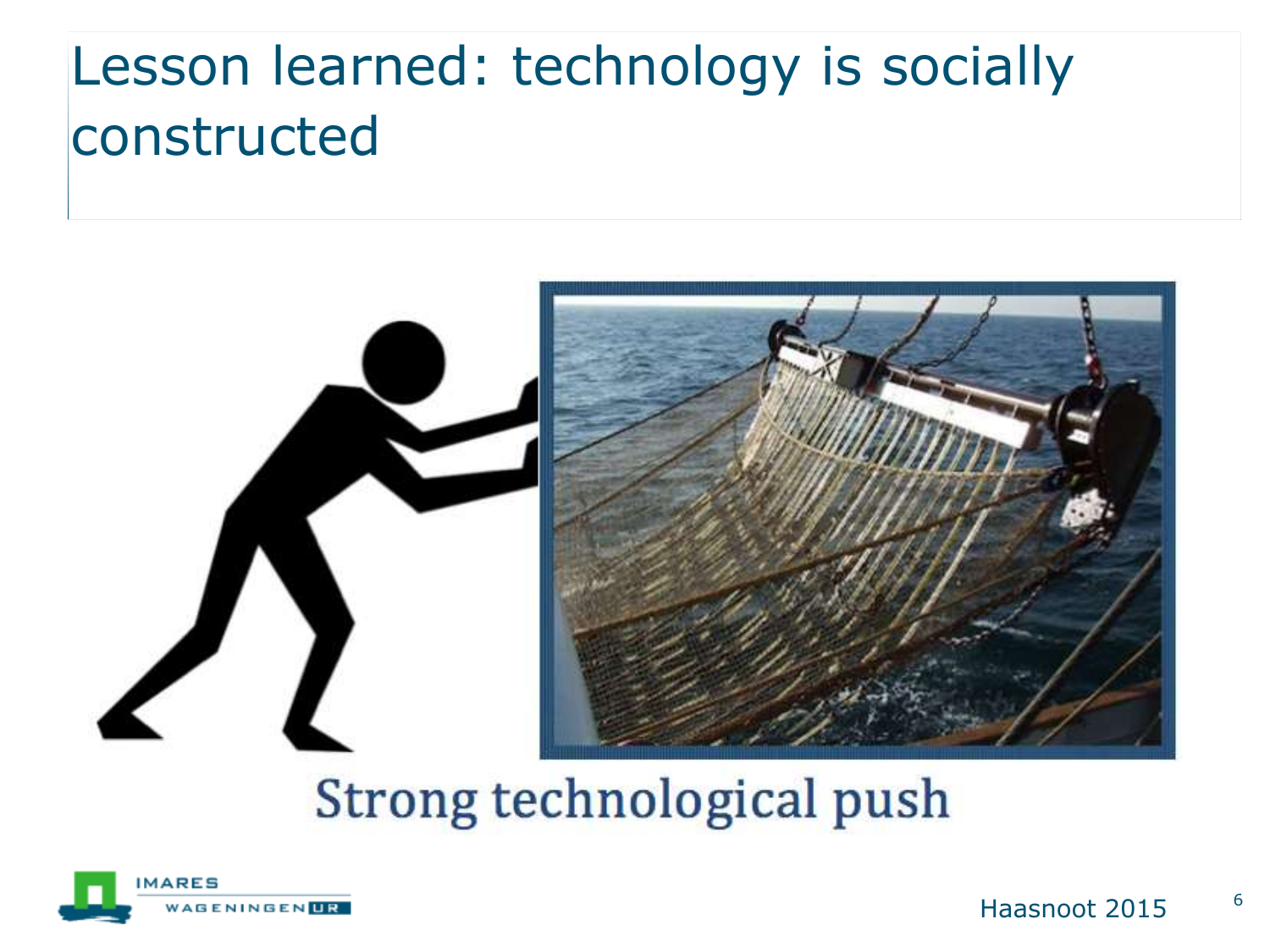# Way forward

- **Execute Attention for processes**
- **Stakeholder involvement**
- Research
	- Ecological biological
	- Technical
	- Stocks & impact
	- Socio-economic
	- Management aspects
- **Transparency**
- Co-management